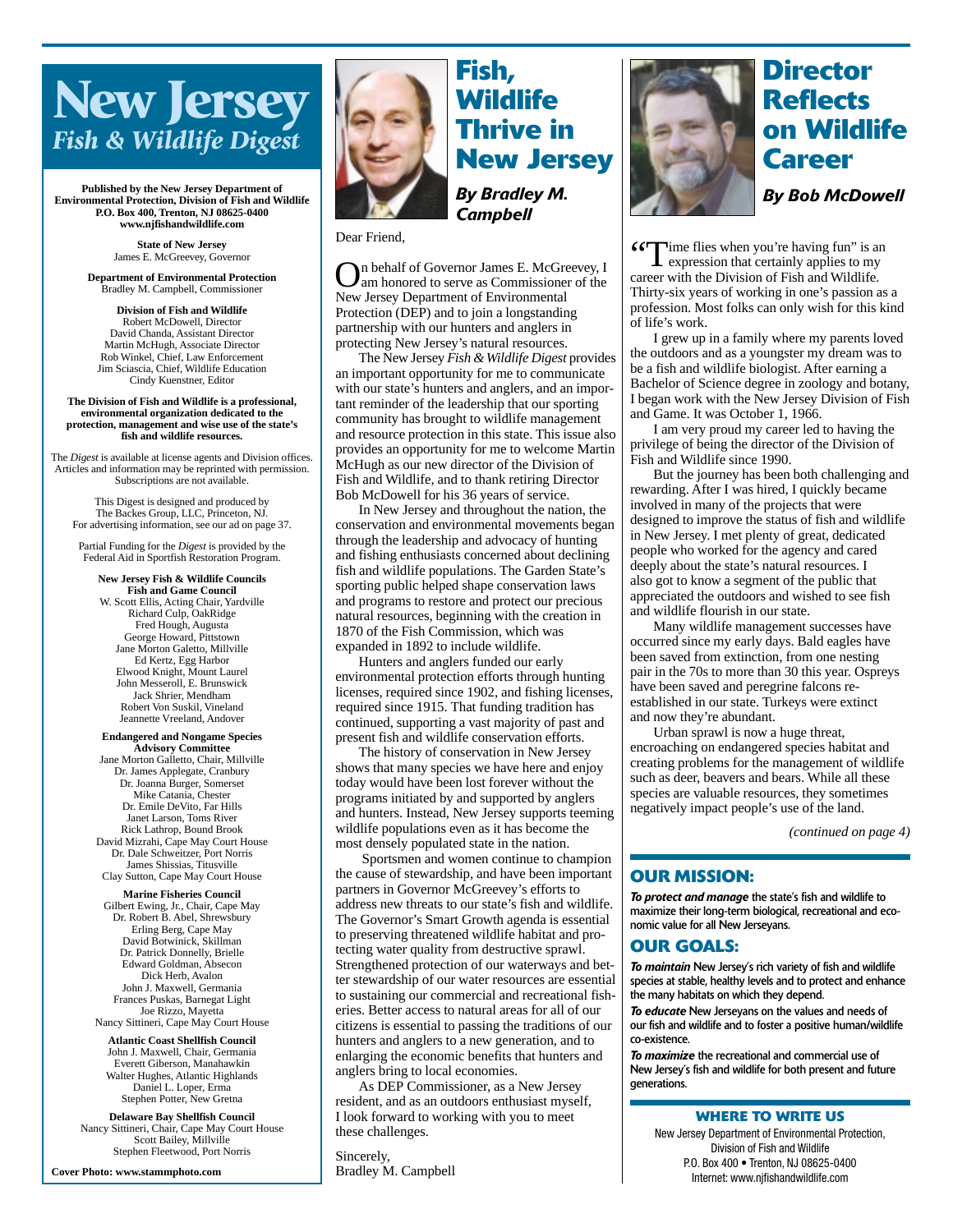# *Table of Contents*







# **REGULATIONS**

| Highlights of Changes in 2003 Freshwater Fishing Regulations 5 |
|----------------------------------------------------------------|
|                                                                |
|                                                                |
|                                                                |
|                                                                |
| Warmwater and Coolwater Fishing Regulations  16                |
| Freshwater Fishing Boundary Waters Season and Creel Limits 18  |
| <b>Exceptions to Statewide General Fishing Regulations</b> 19  |
| Freshwater License Required Upstream of License Line Listed 20 |
|                                                                |
| Water Supply Reservoirs Open to Fishing by Permit Only  21     |
|                                                                |

# **FISH FEATURES**

# **FISHERIES PROGRAMS**

## **WHAT'S NEW?**

| Highlights of Changes in 2003 Freshwater Fishing Regulations5 |  |
|---------------------------------------------------------------|--|
|                                                               |  |

## **REPORTS**

| Delaware River Creel Survey Report33 |  |
|--------------------------------------|--|

# **FISH STUDIES & ADVISORIES**

## **GET HOOKED**

### **License Information & Fees 2002–2003**

(Licenses are valid from date of purchase to Dec. 31 of each year) Resident Fishing (16 yrs. and over)  $\dots \dots \dots \dots 22.50$ Sr. Resident Fishing (Ages 65–69 yrs., 70 & over—Free) . . . . . . . . . 12.50 Resident Trout Stamp . . . . . . . . . . . . . . . . . . . . . . . . 10.50 Non-resident Fishing . . . . . . . . . . . . . . . . . . . . . . . . . 34.00 Non-resident Trout Stamp. . . . . . . . . . . . . . . . . . . . . 20.00 Non-resident 2-Day Vacation Fishing. . . . . . . . . . . . . 9.00 Non-resident 7-Day Vacation Fishing . . . . . . . . . . . 19.50

All-Around Sportsman (includes resident fishing, firearm hunting and bow/arrow hunting licenses) . . 72.25

*Canadian residents please note funds are in U.S. dollars.*

See Disabled Veteran's Licenses & Permits, Page 6

### **Permits for Freshwater Fisheries**

| Water Lowering, Fish Stocking,<br><b>Baitfish Collecting,</b><br><b>Triploid Grass Carp, Fish Tagging</b><br>\$2.00 |                  |  |
|---------------------------------------------------------------------------------------------------------------------|------------------|--|
| Freshwater                                                                                                          |                  |  |
| Fisheries Lab                                                                                                       | $(908)$ 236-2118 |  |
| Turtle & Frog Collecting,<br><b>Eel Weirs</b><br>\$2.00                                                             |                  |  |
| <b>Trenton Office</b>                                                                                               | $(609)$ 292-1599 |  |
| <b>Scientific Collecting</b><br>\$22.00                                                                             |                  |  |
| <b>Trenton Office</b>                                                                                               | $(609)$ 292-1599 |  |
| See Page 6 for permit details                                                                                       |                  |  |

# **New Jersey** *Fish & Wildlife* **Telephone Directory**

| Internet Address www.njfishandwildlife.com<br>Commercial Preserves &              |  |
|-----------------------------------------------------------------------------------|--|
| Semi-Wild Preserves 609-984-6211                                                  |  |
| Deer & Turkey Permit Hotline  609-292-9192                                        |  |
| DEP ACTION LINE - 24 HOURS 877-WARNDEP                                            |  |
| Exotic & Nongame Captivity Permits 609-292-9591                                   |  |
| Falconry Permit Information 908-735-8793                                          |  |
| General Information 609-292-2965                                                  |  |
| Hunter Education 877-2HUNTNJ                                                      |  |
| Hunting, Fishing, &                                                               |  |
| Duplicate Licenses 609-292-2965                                                   |  |
| Operation Game Thief  800-222-0456<br>Outstanding Deer Program 609-633-7598       |  |
| Pheasant & Quail                                                                  |  |
|                                                                                   |  |
| Rifle Permit Information. 609-984-1400                                            |  |
| Trout Stocking Hotline 609-633-6765                                               |  |
| <b>Wildlife Conservation</b>                                                      |  |
| Corps Information856-629-1014                                                     |  |
| Wildlife Control 908-735-8793                                                     |  |
| Wildlife Management                                                               |  |
| Area Information. 609-984-0547                                                    |  |
| <b>Trenton Office</b>                                                             |  |
| 501 E. State St.,                                                                 |  |
| Station Plaza 5, 3rd Floor, PO Box 400,                                           |  |
| Trenton, NJ 08625-0400                                                            |  |
| Endangered and Nongame Species  609-292-9400<br>Freshwater Fisheries 609-292-9450 |  |
|                                                                                   |  |
|                                                                                   |  |
|                                                                                   |  |
| Wildlife Education  609-292-9450                                                  |  |
| Wildlife Management 609-292-6685                                                  |  |
| <b>Freshwater Fisheries Lab</b>                                                   |  |
| PO Box 394, Lebanon, NJ 08833 908-236-2118                                        |  |
| <b>Northern Region Office</b>                                                     |  |
| 26 Route 173 W., Hampton, NJ 08827                                                |  |
| Wildlife Management  908-735-7040                                                 |  |
| Endangered and Nongame Species  908-735-8975                                      |  |
| Hunter Education 877-2HUNTNJ                                                      |  |
| Wildlife Control 908-735-8793                                                     |  |
| Land Management 973-383-0918                                                      |  |
| Law Enforcement (Bergen, Essex,                                                   |  |
| Hudson, Hunterdon,                                                                |  |
| Morris, Passaic, Somerset,                                                        |  |
| Sussex, Union, and Warren counties) 908-735-8240                                  |  |
| <b>Pequest Trout Hatchery and</b>                                                 |  |
| <b>Natural Resource Education Center</b>                                          |  |
| 605 Pequest Rd., Oxford, NJ 07863 908-637-4125                                    |  |
| <b>Central Region Office</b>                                                      |  |
|                                                                                   |  |
| 386 Clarksburg-Robbinsville Rd.,                                                  |  |
| Robbinsville, NJ 08691                                                            |  |
| Land Management  609-259-2132                                                     |  |
| Hunter Education 877-2HUNTNJ                                                      |  |
|                                                                                   |  |
| Law Enforcement (Burlington,                                                      |  |
| Mercer, Middlesex,                                                                |  |
| Monmouth, and Ocean counties)  609-259-2120<br><b>Southern Region Office</b>      |  |
| 220 Blue Anchor Rd.,                                                              |  |
| Sicklerville, NJ 08081                                                            |  |
|                                                                                   |  |
| Hunter Education 877-2HUNTNJ                                                      |  |
| Land Management 856-629-5006                                                      |  |
| Freshwater Fisheries 856-629-4950                                                 |  |
| Wildlife Control  856-629-7224                                                    |  |
| Law Enforcement (Atlantic, Camden,                                                |  |
| Cape May,                                                                         |  |
| Cumberland, Gloucester,                                                           |  |
| and Salem counties) 856-629-0555                                                  |  |
| <b>Nacote Creek Research Station</b>                                              |  |
| PO Box 418, Port Republic, NJ 08241                                               |  |
|                                                                                   |  |
|                                                                                   |  |
| Wildlife Management 609-748-2063                                                  |  |
| Marine Law Enforcement 609-748-2050                                               |  |
| <b>Bivalve Shellfish Office</b>                                                   |  |
| PO Box 432, Port Norris, NJ 08349856-785-0730                                     |  |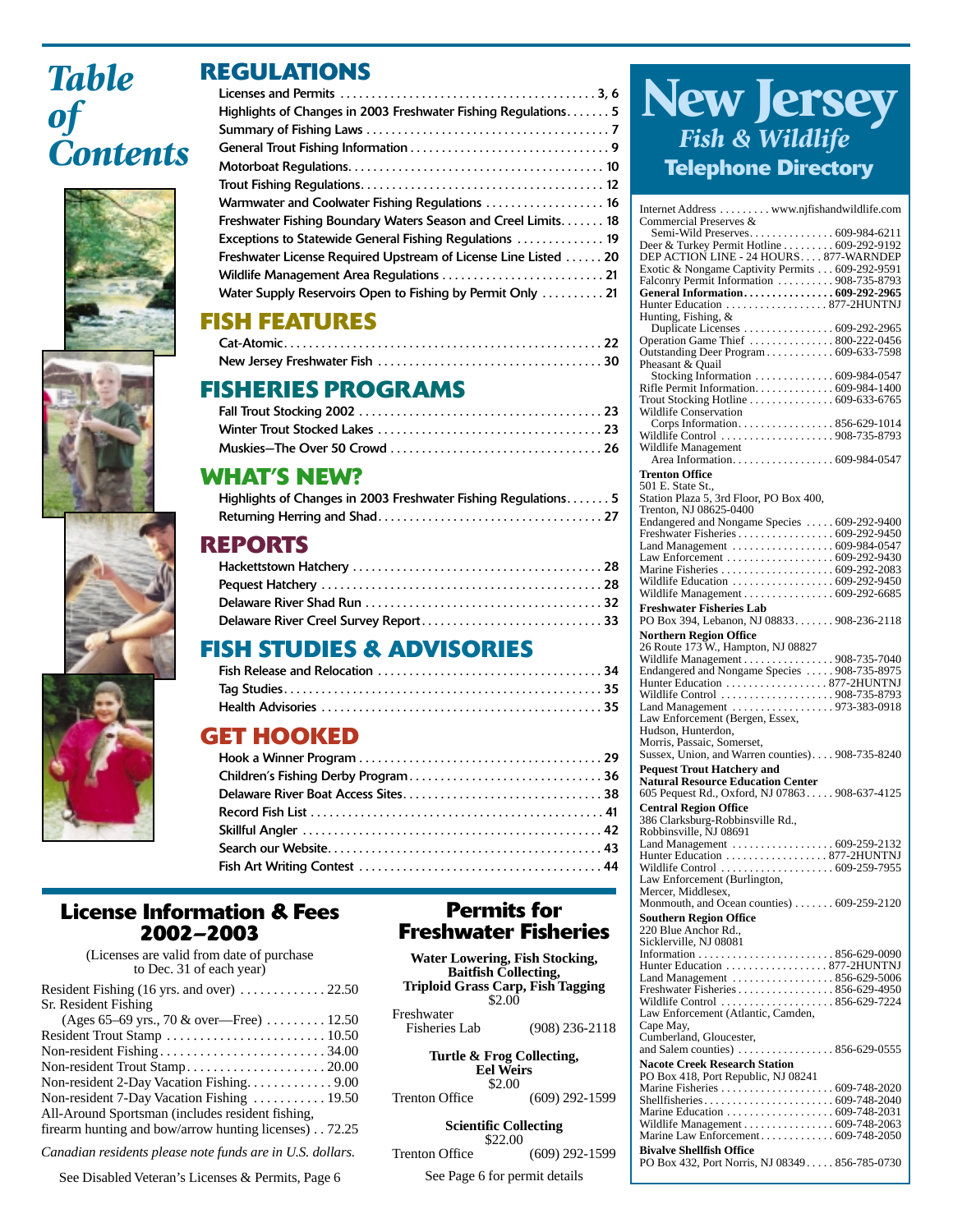# **Director Reflects Upon Wildlife Career**

#### *(continued from page 2)*

As a result, the Division's staff has created

award-winning, scientifically based programs of management for these species.

The Green Acres Program has added more than 140,000 acres to the 280,000-acre wildlife management area system. And we have protected many steams, lakes, ponds and the watersheds that feed them. I am very proud that the open space protected in our state now exceeds 1million acres and is still growing. The protection of this open space ensures suitable habitat for wildlife to flourish. However it also carries the enormous challenge of responsible stewardship throughout the diverse wildlife habitats of New Jersey.

Muskellunge and lake trout now swim in selected waters in our state and it is not uncommon for striped bass to be caught 100 miles from the ocean in the Delaware River. The Pequest Trout Hatchery, which was completed in 1980, now produces nearly a million trout each year with stocking occurring fall, winter and spring. The Division established wild trout waters with special fishing and management approaches. We are now renovating the Hackettstown Hatchery to be a world-class warm-water facility to provide fish for urban areas and other fishing programs throughout the state. Last year two million fish were stocked from this facility.

We have developed a support staff of nearly 2,000 volunteers to work with the Division. They share our passion for the resource and devote their time and expertise to the fish and wildlife resource by teaching hunter education courses, enforcing the laws as deputy conservation officers, gathering information on various species, reporting on eagle and osprey nests, working on trout-stocking trucks, teaching kids how to fish and working in the Becoming an Outdoors-Woman program.

Members of the various committees and councils we work with are special people who donate countless hours listening to the public's concerns and helping us plan and plot the direction for the management of the fish and wildlife resources across the state. Members of the Fish and

### Garden State Hardware 1-800-320-2589



• UL Listed

- Certified Fire Protection
- Rack & Pinion Locking
- Patented Star Corner Bolts
- Ball bearing hard plate
- Drill deflector plates
- Concealed hinges
- Quadrated Door Frame
- Sergeant\* Greenleaf Lock



- Maintenance Free
- Modular interiors
- F.O.I.L. Relocking System
- 7 luxurious baked on colors • Large selection of
- options & accessories
- Lifetime Warranty
- Competitive Prices
- Over 20 Models
- 1-1/2" Locking Bolt

**Best! I did, now I leave home with a safe feeling."**

**"Go With America's** 

*General Chuck Yeager*

We Specialize In, In Home Safe Delivery

Game Council, Marine Fisheries Council, Delaware Bay Shellfish Council, Atlantic Coast Shellfish Council, Endangered and Nongame Species Advisory Committee and the Waterfowl Stamp Advisory Committee give freely of their time, performing an invaluable service for our wildlife and its habitat.

But the most important secret to our success over the years is the Division's staff. These are dedicated, educated and well-trained, passionate, professional people who work to keep fish and wildlife a positive part of the landscape of our state. Day and night, weekends and holidays, our staff is working somewhere in the state gathering information, enforcing the regulations and laws, doing fish surveys off the coast, trapping a problem bear, or teaching someone about our state's resources and the pleasures of the outdoors.

And I cannot forget to recognize the people who have been the very backbone of the conservation movement from its beginnings a century ago and who continue to support the management of our fish and wildlife resources—the sportsmen and women who buy licenses and pay excise taxes on sporting equipment, willingly funding our programs. They continue to staunchly support efforts to protect and manage the habitat that is essential to healthy wildlife populations. Without this work in the past and today, there would be no future for our shared passion in our outdoors. Thanks!

These are a few of the challenges and accomplishments the Division of Fish and Wildlife is devoted to every day of the year. My 36 years with the Division have been a wonderful manifestation of my outdoor dream. I will retire in January of 2003 and join the ranks of the host of New Jersey citizens who will continue to enjoy the wonderful, wild places of our state.

Deverf 11 tento)



*Live Bait & Eels • Pond Stocking Fish Full Worm Line • Frozen Baits Ice Fishing Bait (mousies, spikes, etc.) Free Tank Set-up and Evaluation Free Water Testing Bait "Help" Line Open 7 Days • Weekly Delivery Pre-arranged Pickups 7 Days • Experienced Drivers Full Line of Terminal Tackle including Purefishing (Berkley) Sure Life Chemicals, Buckets, Nets, All Terminal Tackle (hoses, weights, floats)*



**81 Ringwood Ave. 1846 Rt. 23N**

**West Milford, NJ 07480 (973) 835-2966 (973) 838-7522**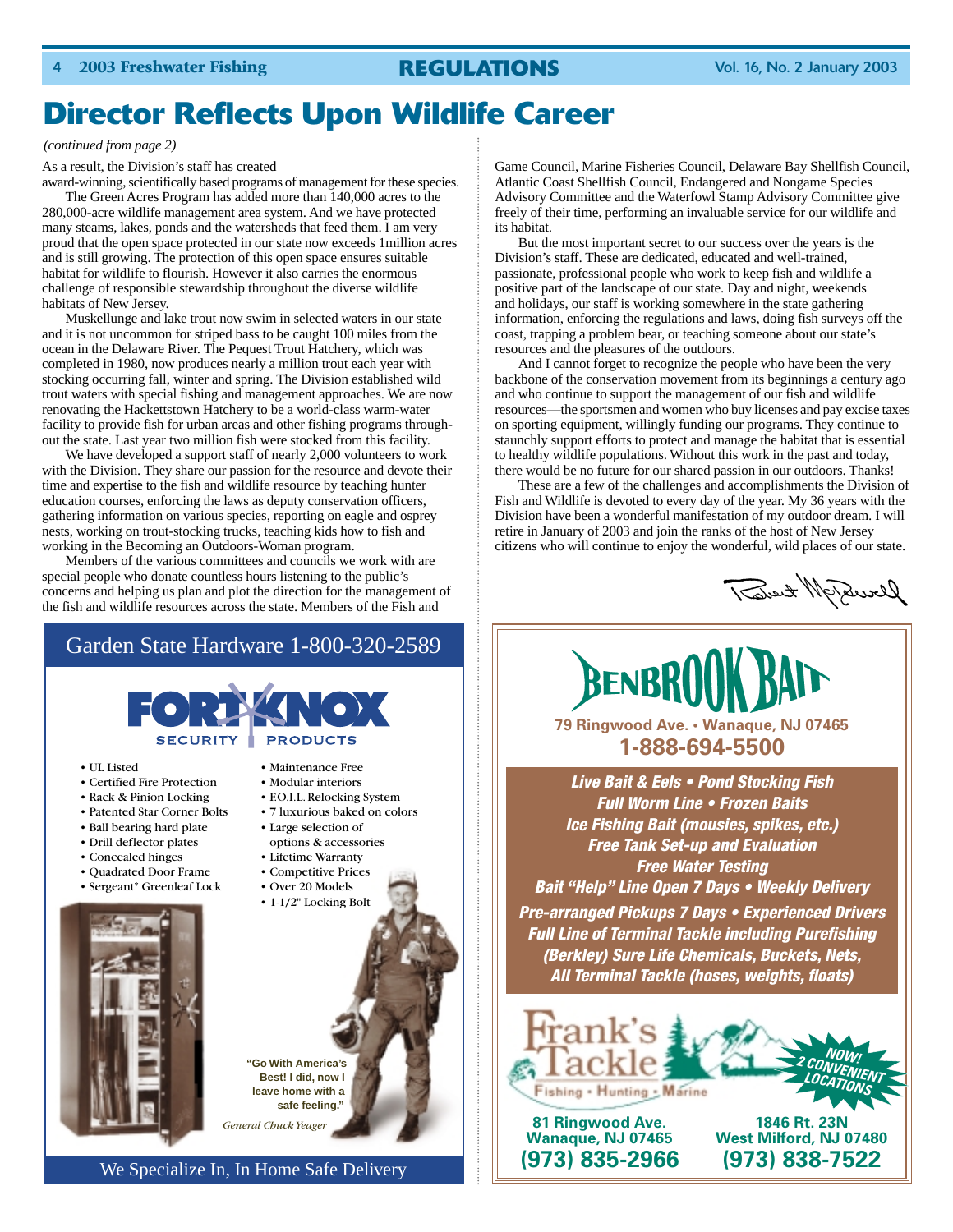# **Highlights of Changes in the 2003 Freshwater Fishing Regulations**

 $\lambda$  hanges in the 2003–2004 fishing regulations are as follows:

Opening day of the 2003 trout season is April 12, 2003. All of the dates, throughout the season, which are dependent on this date have been adjusted accordingly.

Pine Brook in Monmouth County was removed from the list of trout stocked waters due to lack of fishing activity.

Pohatcong Lake in Ocean County was added to the list of trout stocked waters. This lake is located in Tuckerton and is a popular location which has been used as a site for the Children's Fishing Derby program and other resource type events. This is the only freshwater fishing opportunity in the area..

Waywayanda Creek, located in Sussex County, will be added to the list of trout stocked waters. This

waterbody was not stocked in the past due to access limitations. The Division of Fish & Wildlife staff has been working with the Division of Parks and Forestry staff to put in a handicapped access area and to improve the access in general. It will be stocked pre-season only until fishing pressure increases.

> *By Kurt Powers, Supervising Biologist, Bureau of Freshwater Fisheries*

# **FISHING HOTLINES**



# **Spring / Fall / Winter Division Trout Stocking—609-633-6765**

The computerized message is available 24 hours per day, 7 days a week seasonally, or visit our website: **www.njfishandwildlife.com.**



## **Shad Run—610-954-0577 or 610-954-0578**

In April, the Delaware River Shad Fishermen's Association provides a message on the shad run in the Delaware 24 hours per day, 7 days a week. Information on river conditions and the status of the shad run is offered. Call in late evening or early morning to avoid a busy signal.



# *HUNTING – FISHING – ARCHERY CAMPING – CLOTHING*

*LAW ENFORCEMENT DIVISION Equipment and Uniforms POLICE – FIRE – INDUSTRIAL*

Indoor Shooting Range • Gunsmithing • Handgun Proficiency Course FIREARMS Bought-Sold-Traded • NJ & PA Hunting & Fishing Licenses



# **Phone 908-561-4400 Fax 908-561-4956**

**Hours: Mon.–Fri. 9am–10pm Sat. & Sun. 9am–6pm Serving The Sporting Public Since 1947**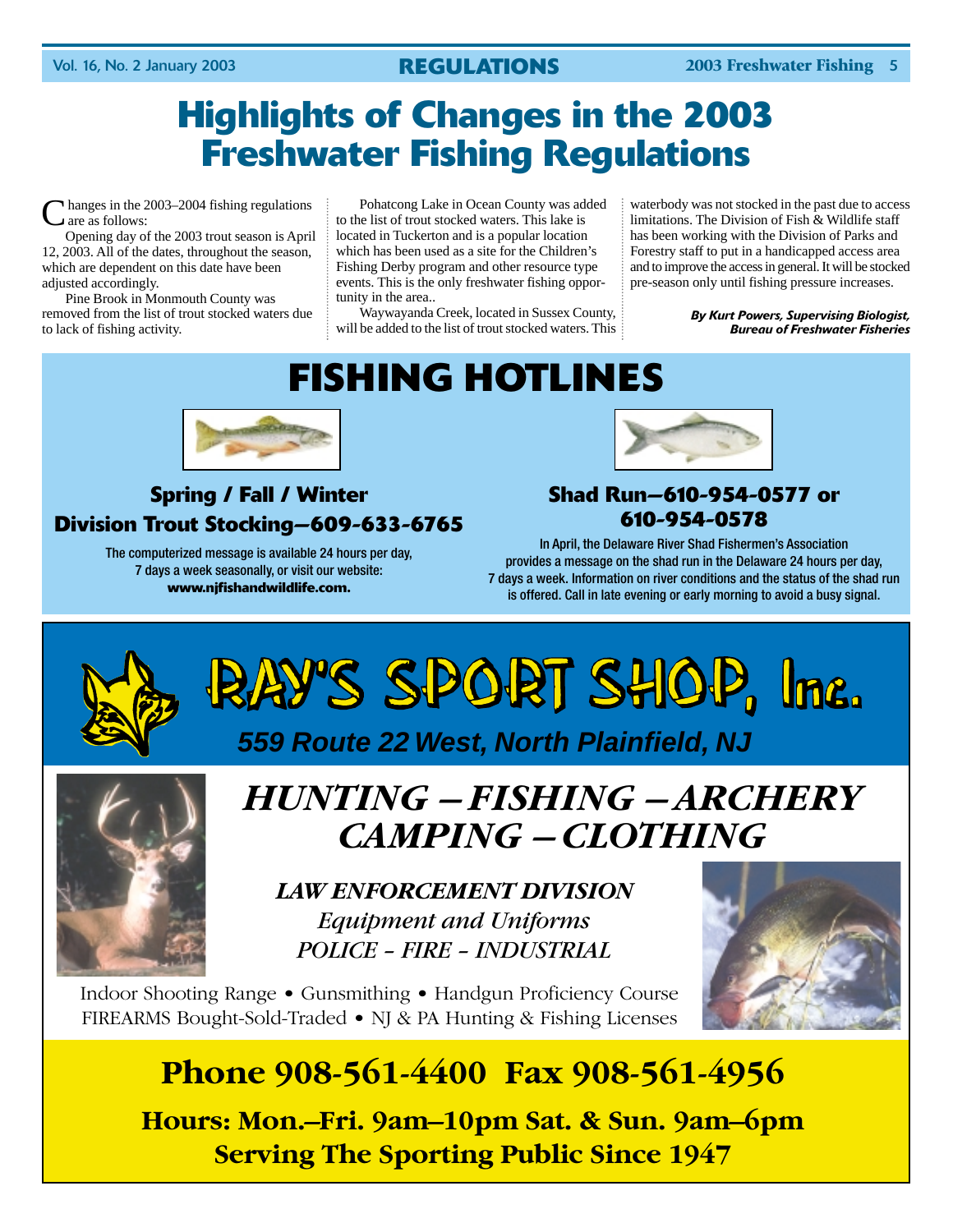# **2003 Summary of New Jersey Freshwater Fishing Laws**

*This is not the full law. Consult the Division of Fish and Wildlife for further details. All persons are reminded that the statutes, code and regulations are the legal authorities. †Red text in regulations indicates a potential change for this year. Consult our website at www.njfishandwildlife.com, watch for news releases or call our southern fisheries office at 856-629-4950.*

#### *LICENSES AND STAMPS*

Afishing license must be worn in a conspicuous place on the outer clothing while engaged in fishing, and must be exhibited to law enforcement personnel on request.

The minimum age at which a fishing license and trout stamp are required is 16. Youths under 16 may fish without a license or trout stamp. All other regulations and creel limits apply.

Anyone age 16 and above must have a valid license to fish the fresh waters of New Jersey with a handline, rod and line or bow and arrow. This includes privately owned lakes and other waters. See "Fishing on a Farm," below. Licenses may be obtained from participating county or municipal clerks, or designated agents (sporting goods stores).

#### **Resident Licenses**

It is unlawful for any person to obtain a resident license unless they have actually lived in this state for 6 months immediately prior to the time of application.

#### **Licenses for servicemen and women**

A person who is on active duty in the armed services of the United States is entitled to fish with a resident license.

#### **Licenses for National Guard Members**

Eligible National Guard personnel are entitled to free licenses, permits, and stamps. Further information can be obtained by writing to: NJ Department of Military/Veteran Affairs, 101 Eggert Crossing Rd., Lawrenceville, NJ 08648, Attn: 1st Sgt. Turrien, or call 609-530-6866.

#### **Disabled Veteran's Licenses & Permits**

Free licenses, permits and stamps are available for resident disabled veterans.

For the purposes of this program, the legislation defines Disabled Veterans as: "…any resident of New Jersey who has been honorably discharged or released under honorable circumstances from active service in any branch of the Armed Forces of the United States and who has been declared by the United States Department of Veteran Affairs, or its successor, to have a service-connected disability of any degree..."

Documentation of currently receiving benefits for a service connected disability must be presented to obtain a free license.

Disabled Veteran fishing licenses are available at the Division's Trenton office, as well as Division regional offices plus Pequest and Nacote Creek. This is not the full law. Consult the Division of Fish and Wildlife for further details. For questions, call 609-292-2965.

#### **Trout Stamp**

No person between the ages of 16 and 69 shall

take, attempt to take, possess or kill trout without a valid fishing license and trout stamp.

### *EXCEPTIONS*

#### **Anglers Under 16 Years**

No fishing license or trout stamp is required of persons under 16 years old.

#### **Fishing on a Farm**

Farmers and immediate family members who live on the farm do not need a license to fish on their farm, but must obey all fishing regulations.

#### **Licenses for the Blind**

Residents afflicted with total blindness may obtain a free license from the Division's Trenton office.

#### **Resident Senior Citizens (70 and over)**

Since Jan. 1, 1997, a driver's license or other acceptable proof of age containing date of birth and physical description will function as the actual fishing license for residents 70 and over. No application fee is required, no registration with the Division of Fish and Wildlife is required and no license will be issued. Trout stamps are not required for resident anglers 70 and over.

#### **REPLACEMENT OF LOST LICENSES**

Duplicate fishing licenses are issued at all law enforcement regional offices, the Pequest Trout Hatchery and Natural Resource Education Center, and the Division's Trenton office. Each licensee is provided with a license and a receipt. Be sure to keep the receipt separate from your license, so that if the actual license is lost, you can take the receipt to any of the above offices and get a replacement for \$2.00. Stamps cannot be replaced. If the receipt is lost, return to the location license was purchased for the completed form documenting the original sale. This form may be mailed or brought to a Division office listed above for a replacement.

#### **REVOCATION**

Anyone convicted of a second fish or wildlife violation in this or another state within a period of 5 years will have their New Jersey licenses revoked for 2 years.

### *GENERAL FISHING REGULATIONS*

**The season, size and creel limits for freshwater species apply to all waters of the state, including tidal waters.**

#### **It is Unlawful:**

• To take or attempt to take any fish in fresh waters by any manner except in the manner commonly known as angling with handline or with rod and line, or as otherwise allowed by law.

• To fish, place any contrivance for the taking of fish, or attempt to catch or kill fish by any manner or means in any fish ladder, or within 100 feet (or as posted) of any fish ladder entrance or exit during the period of March 1 through June 30.

#### **It is Unlawful To:**

- spear fish in fresh waters. (See exception for Del. River, page 18.)
- possess or use any contrivance in fishing with more than nine hooks or more than three burrs of three hooks.
- use set lines in waters inhabited by pickerel, walleye, bass or trout.
- erect, permit the erection of, or maintain unlawful contrivances for taking fish.
- use explosives to take fish.
- use cast nets in fresh water lakes (see baitfish regulations, page 8).
- trespass on posted property to fish without permission from the landowner. A fishing license doesn't authorize trespass on private property. • tag fish without a permit.

The foul hooking of largemouth bass, smallmouth bass, striped bass, chain pickerel, northern pike, muskellunge, walleye, **alewife & blueback herring (anadramous & landlocked)**, brook trout, brown trout, lake trout and rainbow trout or any of the hybrids thereof, is prohibited in open waters. Any of the aforementioned fish so hooked must be immediately returned to the water. This does not apply to fish taken through the ice during the ice fishing season. Snagging of any species is prohibited in Monksville Reservoir and its tributaries, including the Wanaque River upstream of the reservoir.

#### **Fish Tagging**

No person may tag or mark and release a fish without first obtaining a special permit issued by the Division at its discretion. Fish stocking permits will be accepted as an alternative to this permit. This requirement does not apply to tags issued by the Division. Contact the Lebanon Fish Lab at (908) 236-2118 for application information.

#### **Possession of Fish**

"Possession" refers to all fish, alive or dead, under the control of the angler. No more than the daily creel limit of any fish for one person may be held on a stringer or in a container. On board containers in boats may only contain the combined daily creel limit of any fish for each legal angler.

#### **Waste of Fish**

Fish of any species, which are purposely killed, will become part of the fishermen's daily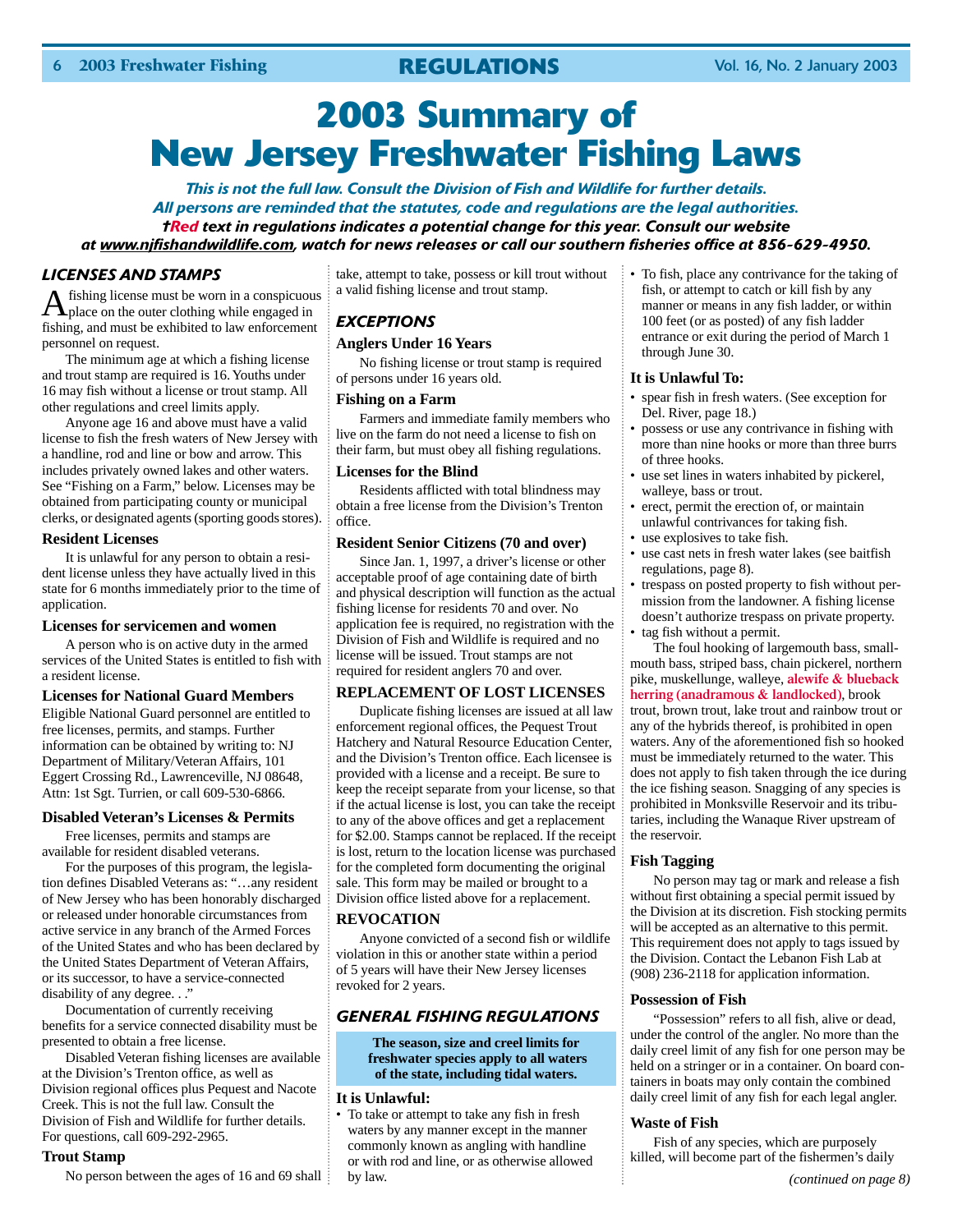

# **WE WORK TO…**

- **•** *PROTECT* **YOUR INTEREST IN RESPONSIBLE MANAGEMENT OF FISH AND WILDLIFE**
- **•** *PROMOTE* **CONSERVATION OF NEW JERSEY'S NATURAL RESOURCES**

## **WE ARE…**

# **"THE FEDERATION"**

It's a coalition of Hunters, Fishermen, Trappers Recreational shooters and other people who have an interest in enjoying—and preserving—the great outdoor opportunities still available in New Jersey.

It's an alliance that includes individual sportsmen, local fishing/hunting clubs, statewide groups and chapters of large, well-known sportsmen/conservation organizations

The members of the Federation have an official say in all policies, recommendations and proposals that the Federation advances.

**The members of the Federation have a direct impact on fish and wildlife policies of New Jersey. By LAW the Federation fills 6 of the 11 seats on the Fish and Game Council.**

# *Visit us at www.NJSFSC.org*

The Division of Fish and Wildlife (DFW) in the NJ Department of Environmental Protection (DEP) is the state agency charged with managing all fish, game and wildlife programs in the state. The NJ Fish and Game Council was created by law and empowered to adopt the Fish and Game Code and advise the DEP Commissioner and the DFW on the management of fish, wildlife and habitat. Sportsmen appointees enact wildlife-related law and influence wildlife policy. Each of the Fish and Game Council members selected by the Federation maintains close contact with us to keep us informed and to understand our positions on various issues.

### **Involvement from interested sportsmen— JUST LIKE YOU—has made a real difference, and will continue to do so.**

### *If you care about*

- **Wise management of fish and wildlife populations**
- **Protection and enhancement of our natural lands and waters**
- **Preservation of our traditional outdoor sports** *If you want to*
- **Meet others who share similar interests**
- **Keep informed on current issues affecting NJ sportsmen**
- **Have fun and participate in Federation-sponsored activities: dinners, conventions, clay target shoots, jamborees, tournaments, etc.**

### *Then get involved!*

## *NJSFSC Membership provides one million dollars of sportsmen liability insurance. Covers hunting, fishing, target shooting anywhere in the U.S or Canada.*

|               | Name                                               |  |
|---------------|----------------------------------------------------|--|
|               | <b>Address</b>                                     |  |
|               | State Zip<br>Phone                                 |  |
| Email address |                                                    |  |
|               | <b>Send with Check or Money order to:</b>          |  |
|               | NJSFSC · P.O. Box 742, Newfoundland, NJ 07435-0742 |  |